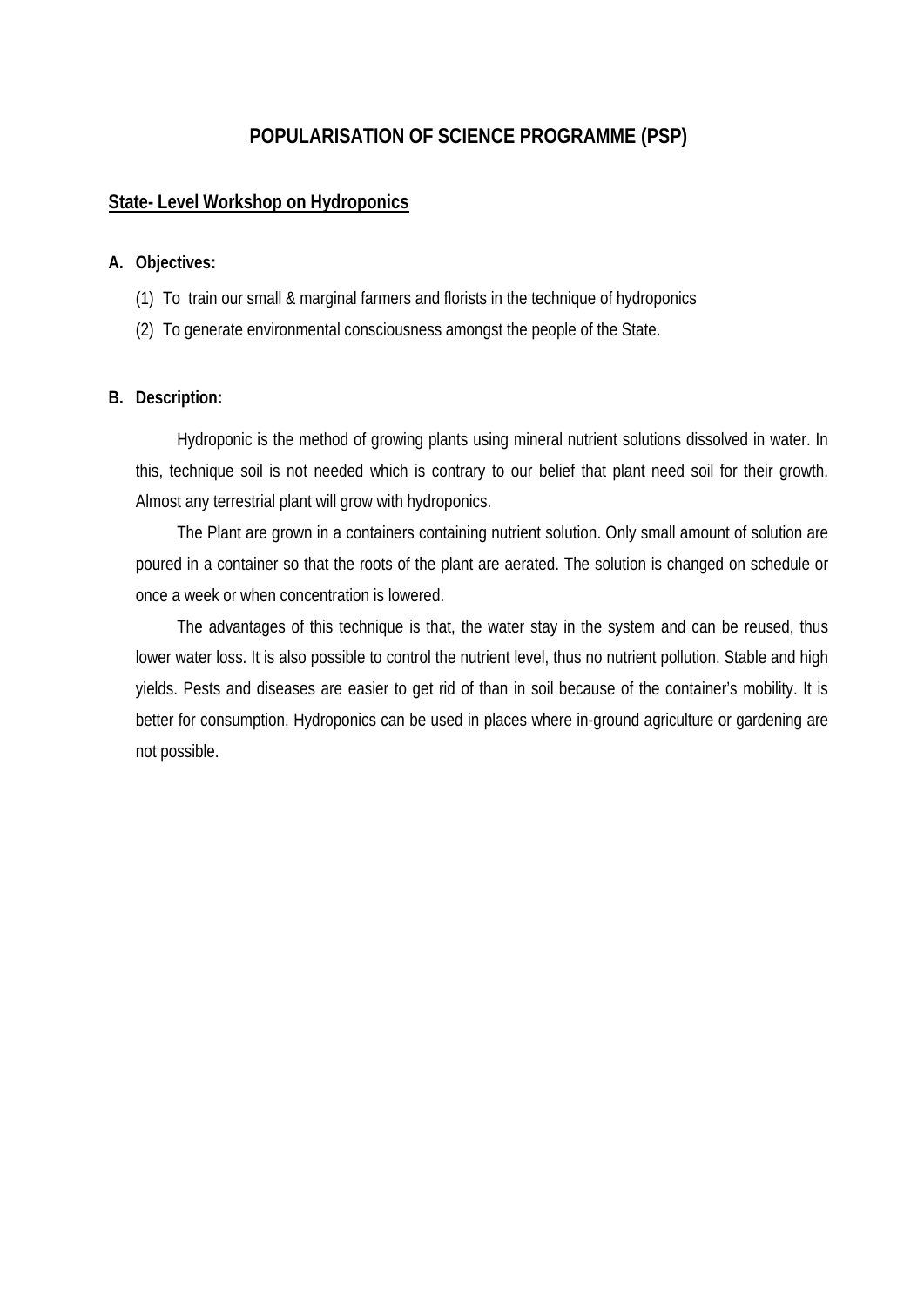### **Workshop on Innovative Experiments In Chemistry**

#### **A. Objectives:**

(1) To help create an interest and excitement amongst school students to take up Chemistry as their career.

(2) Build capacity by engaging young students in the scientific method of analysis developed by hypothesis, experiment, analysis and conclusions.

#### **B. Description:**

 Chemistry played a very important role in the life and activities of human right from the kitchen to the Laboratory. Therefore, there is a need to create an interest amongst our student to take up this basic subject as in their career. The Vigyan Prasar along with Indian Institute of Technology, Kharagpur has developed a module consisting of many innovative experiments on this subject. The State Council of Science, Technology & Environment, Meghalaya will hold a 2(two) workshops for selected students of Class 10-12 in Shillong, East Khasi Hills and Tura, West Garo Hills.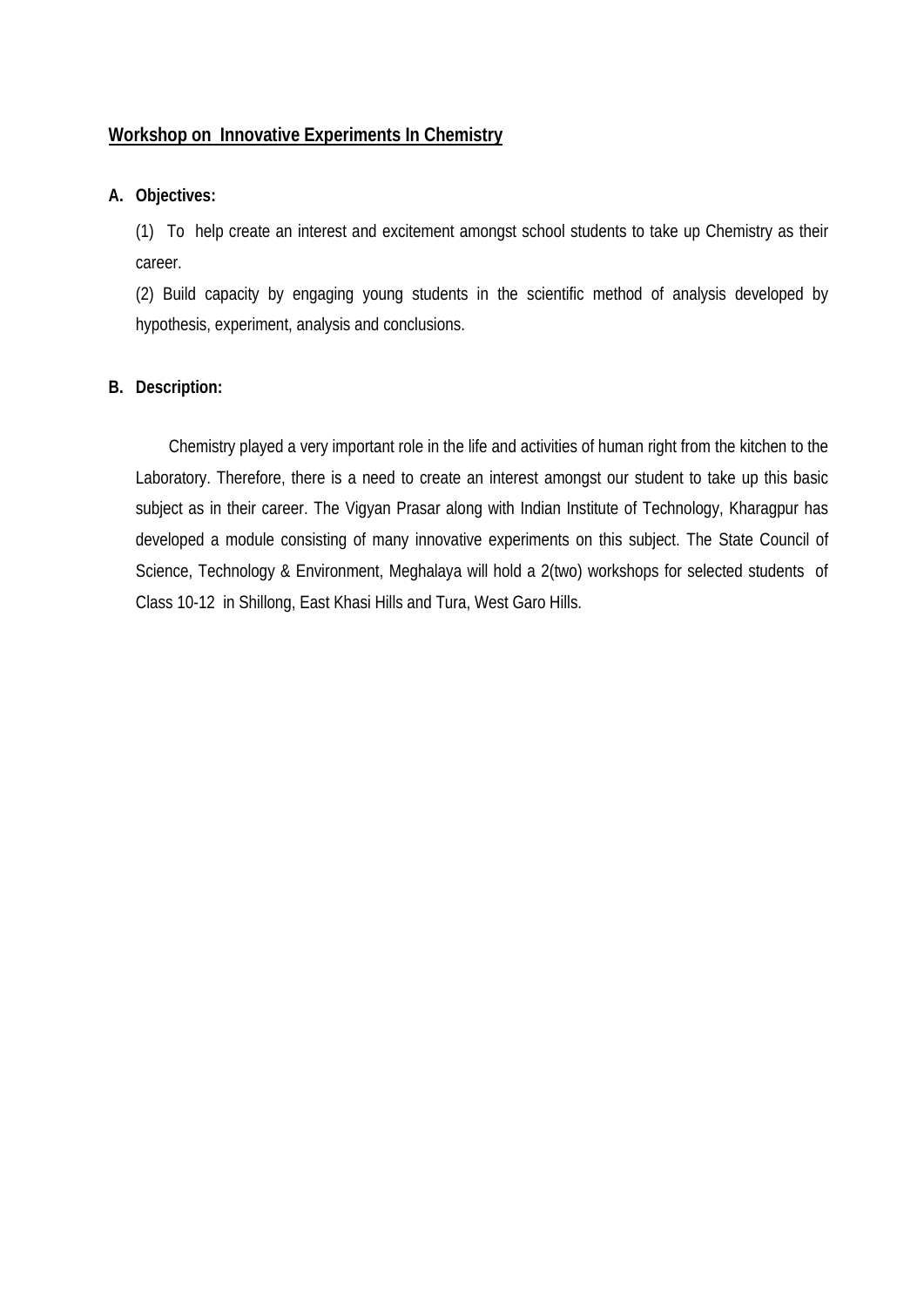### **State- Level Science & Environmental Fair (SSEF)**

#### **A. Objectives:**

- (3) To inculcate a scientific temper amongst the people of the State, targeting mainly the school children.
- (2) To generate environmental consciousness amongst the people of the State, particularly the school children.

#### **B. Description:**

State-level Science & Environmental Fair will be organised at one of the district headquarters, in which school children selected from the Block-level Science & Environmental Fairs will participate. The Fair will also be opened to the general public and will continue for three days. The scheme will provide an opportunity to children from different parts of the State to come together and interact amongst themselves on topics, issues, and problems pertaining to the respective areas from which they belong to. It will also give them an opportunity to learn about the natural set-ups, including bio-diversities, prevailing in different parts of the State. Special interaction sessions will be arranged on these aspects. Lectures on various current scientific topics and environmental issues will be organised during the programme. Also, a local exposure trip to various places of scientific interest and environmental importance will be organised for the participants. Nature camp, environmental game, technology exhibition, science exhibition, exhibition of children's creative skills and environmental march will be included in the programme. A session on explaining "science behind wonders" will also be arranged. A lecture by a prominent scientist will also be included in the programme.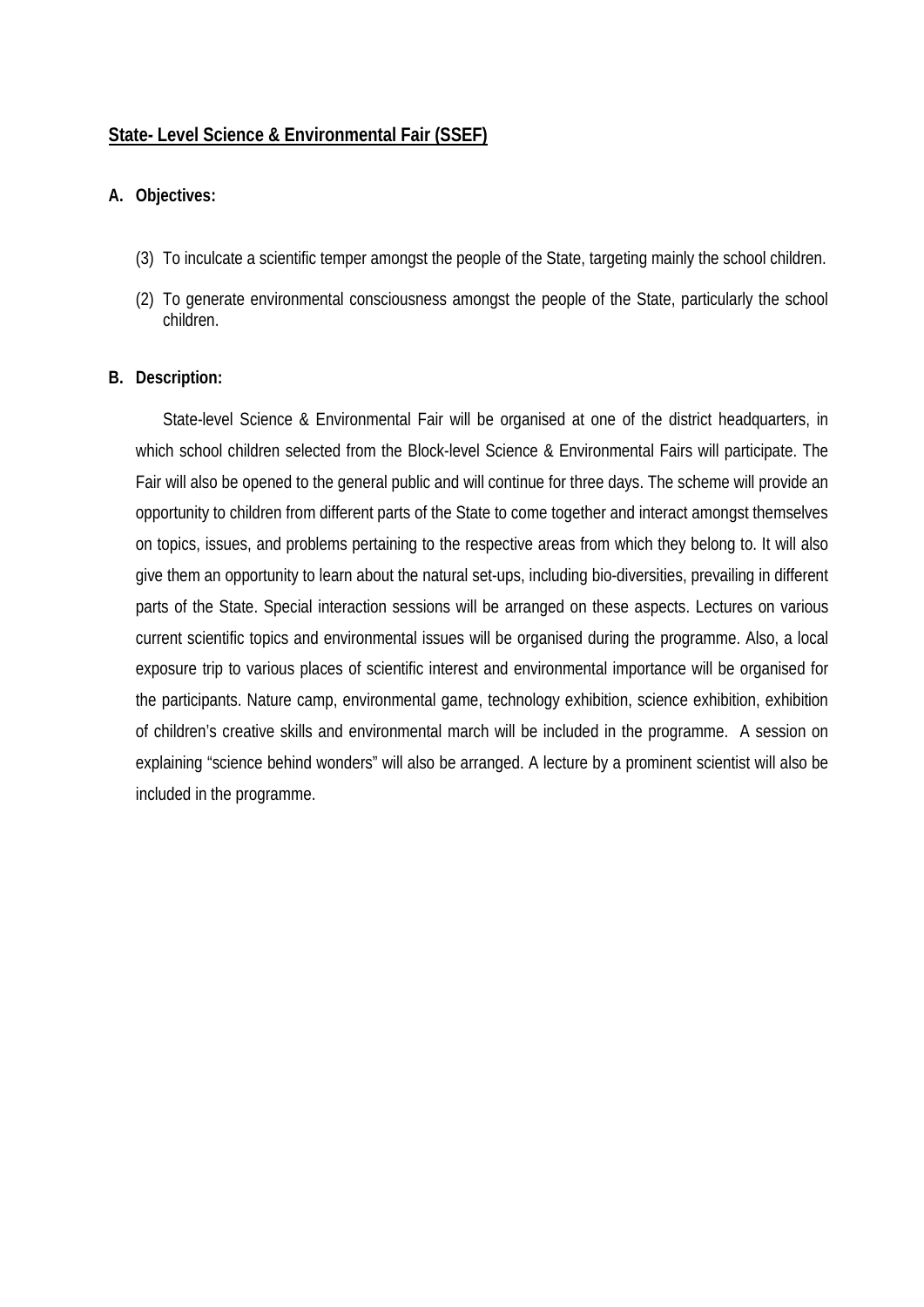### **Block-Level Science & Environmental Fairs (BSEF's)**

#### **A. Objectives :**

- 1. To inculcate a scientific temper and generate an environmental consciousness amongst school children.
- 2. To create a general awareness on Science & Technology at the block- level.

#### **B. Description :**

The scheme will be implemented in all the C&RD Blocks of the State with the help of the Deputy Commissioners, District Planning Officers and Block Development Officers.

The programme will cover 2 (two) main topics, i.e., Science and Environment, under which various activities will be organised. Under the Science topic, the activities to be included will be the science quiz, science essay competition, science demonstration, and science exhibition for school children. Under the Environment topic, the activities to be conducted will include the environmental quiz, environmental essay competition, environmental march, environmental game, and environmental painting competition. Besides these activities, popular lectures on Science and Environment will be organised. Technology awareness session and a session on explaining "science behind wonders" will also be included in the programme. The programme will be of 2 (two) day duration. The various events/competitions will be organised for two categories of school children viz. Group-A (Class-VIII to X) and Group-B (Class-V to VII).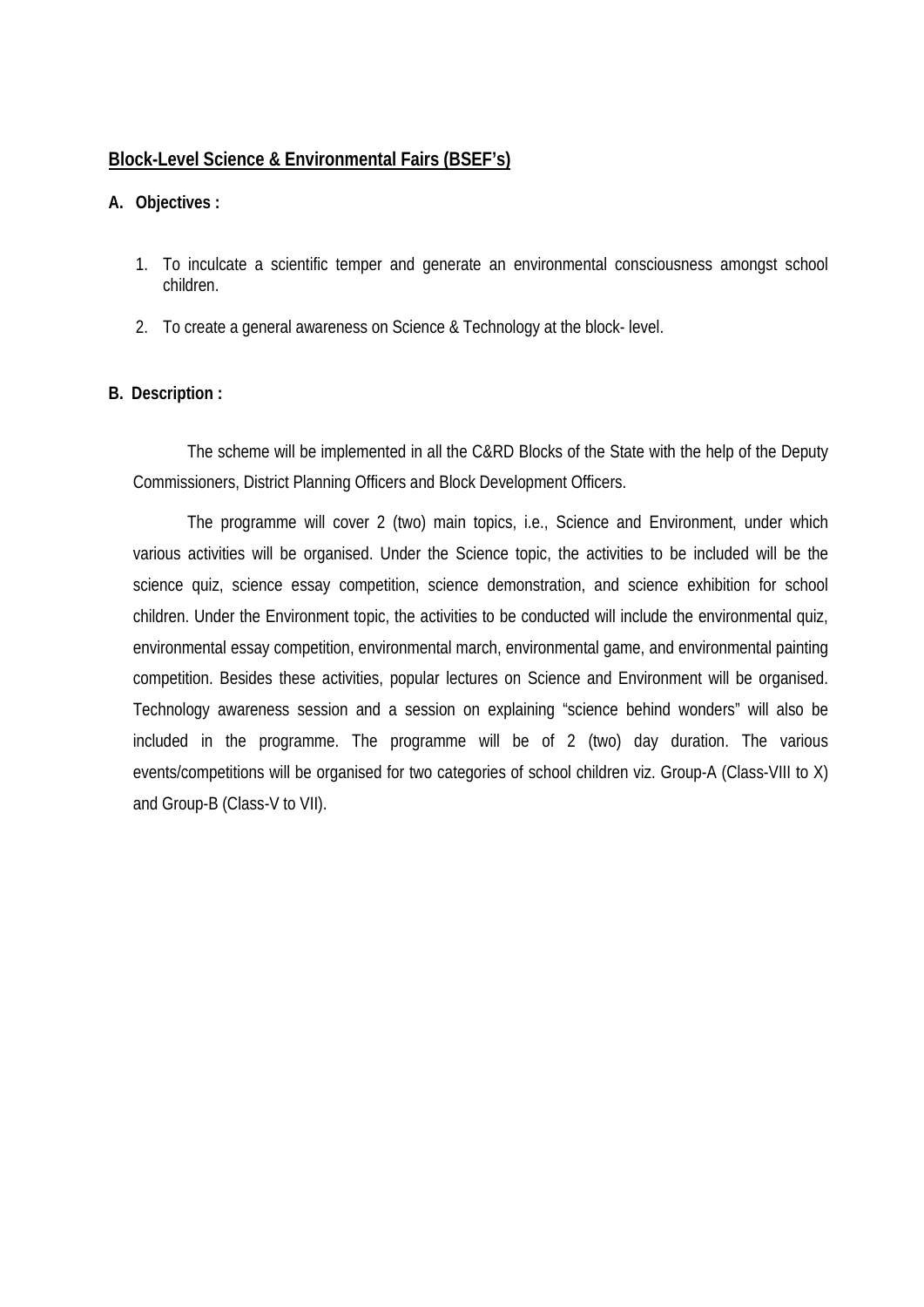# **National Children's Science Congress (NCSC)**

### **A. Objectives :**

- 1. To ultimately generate scientific minded citizens targeting young children, who are the future citizens of the Country.
- 2. To provide a forum for children to pursue their natural curiosity and quench their thirst of creativity.
- 3. To relate learning of science to the environment around.
- 4. To inculcate a scientific temper amongst children through the practice of the method of science, i.e. observation, collection of data, experimentation, analysis and arriving at a conclusion.

### **B. Description :**

National Children's Science Congress is a nation-wide programme organised in the State by SCSTE, Meghalaya, the national organiser being the National Council Science & Technology Communication-Network (NCSTC-Network), New Delhi. The programme is catalysed by NCSTC, Department of Science & Technology, Government of India. In this programme, young children are involved in scientific projects aimed at generating scientific minded citizens. Under this programme, children, both school going and non-school going, in the age group of 10-17 years, are asked to take up projects relating to the problems/ issues in their immediate surroundings. A particular theme is given each year, under which projects are taken up by children.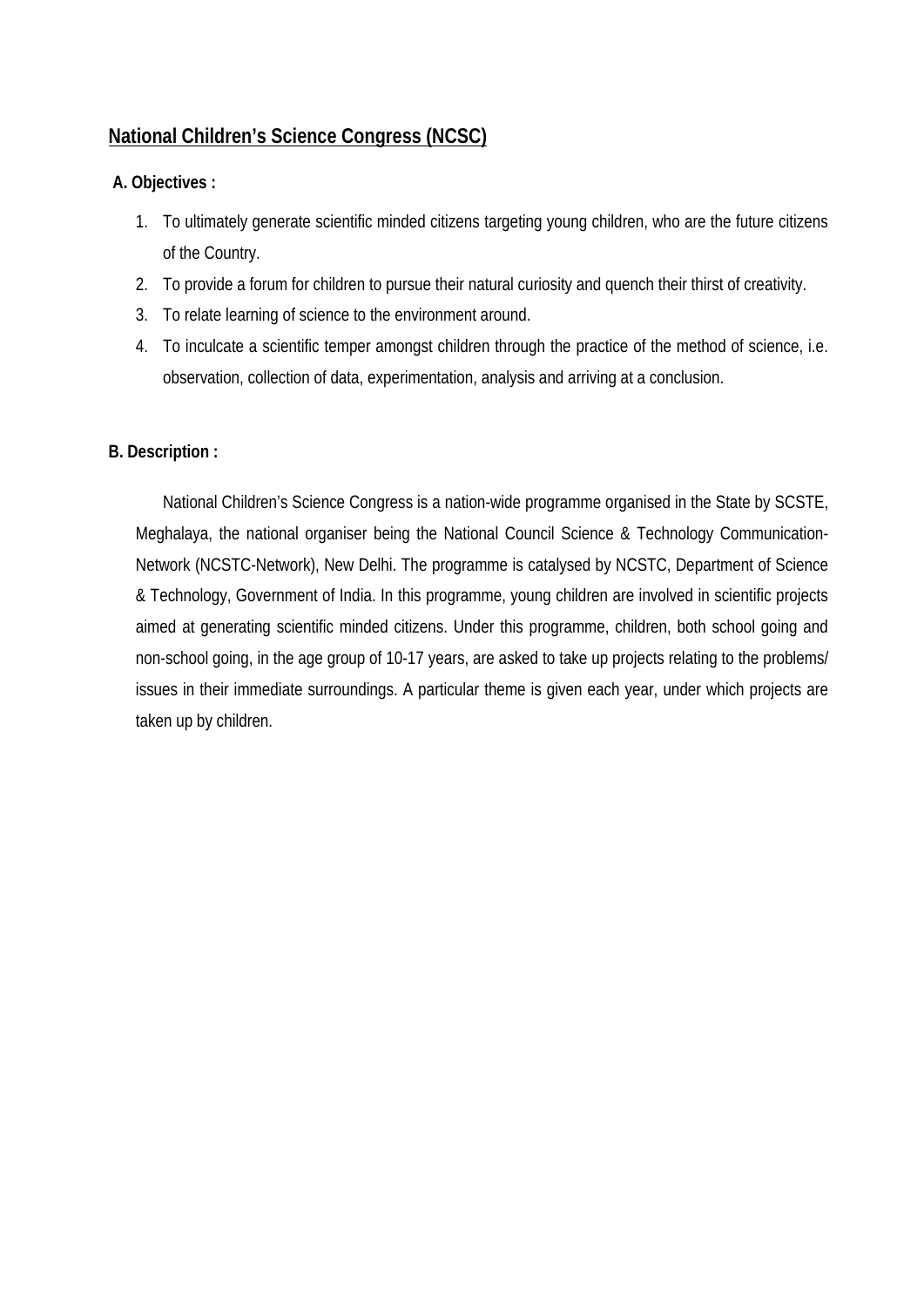### **Science Camps (SCs)**

#### **A. Objectives**:

- 1. To popularise and communicate science amongst the people at the grass root-level, particularly amongst school children in rural areas.
- 2. To inculcate a scientific temper amongst the people at the grass root-level.
- 3. To create an inquisitiveness and fun in learning science amongst school children.
- 4. To supplement classroom teachings.
- 5. To propagate scientific culture in rural areas of the State.

#### **B. Description**

 The scheme is aimed at creating science awareness amongst the people of the State, especially those in rural areas. For College students, school children, the scheme will play an important role in supplementing classroom science teaching. Science exhibition, explaining 'science behind wonders', funscience demonstration, science popular lectures, seminar, science debate, science quiz, etc. would be the activities to be included in each of the proposed Camps. Collaboration with different schools and colleges in their initiatives to popularise science and technology is also being done.

During the current financial year the Council will conduct 20 Camps in the State

The programme would be implemented in association with the concerned NGO's, educational institutions, local durbars, etc.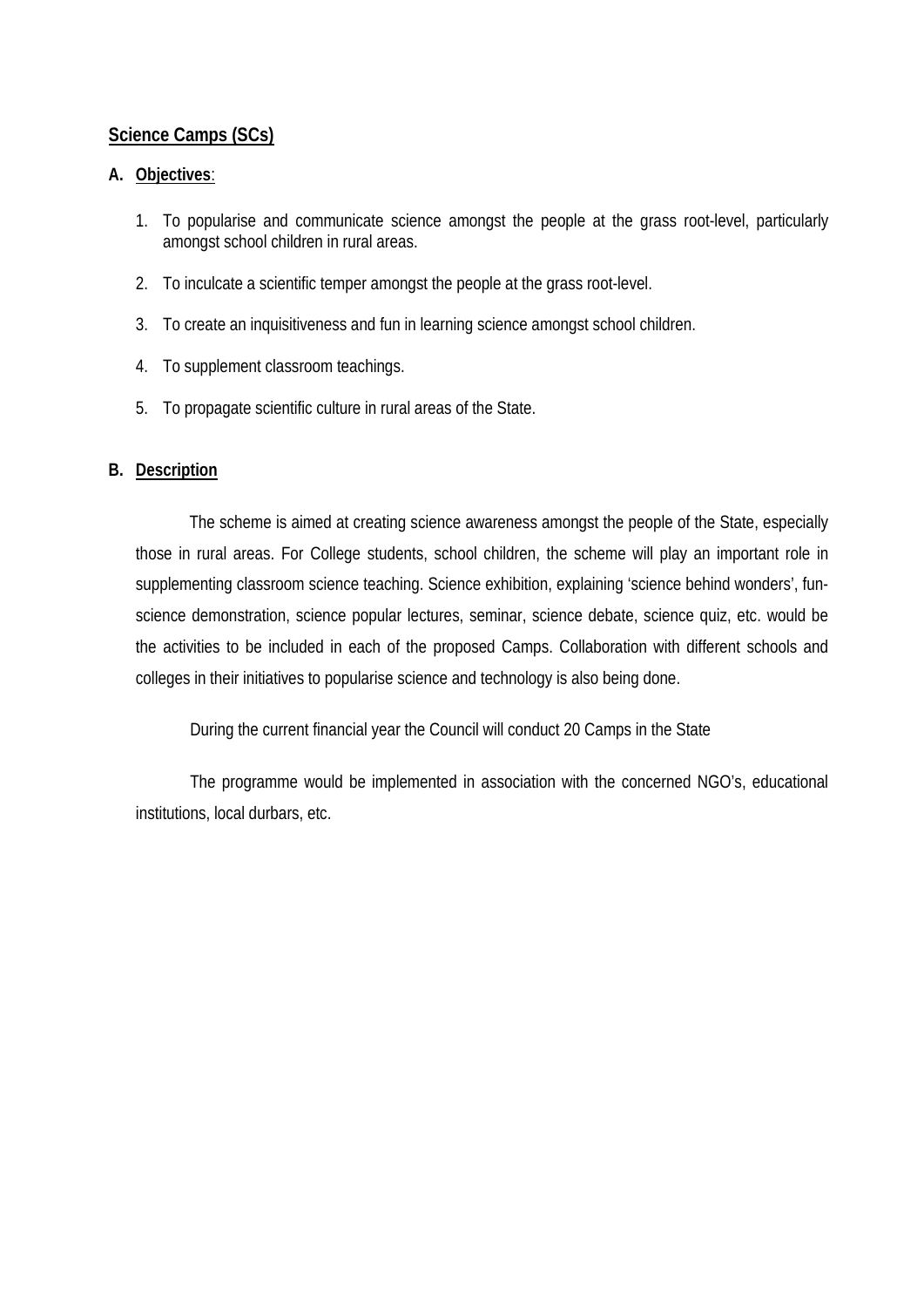# **Science Exposure Trip**

### **A. Objective:**

- 1. To provide an exposure to selected school children to the latest scientific developments and achievements in the Country
- 2. To broaden the scientific outlook of children through the interaction with scientists from different scientific institutions.
- 3. To promote the inculcation of scientific temper among school children.

### **B. Description:**

 In the programme, selected school children from the different districts will be taken separately to places of scientific interest outside the State (i.e. Kolkata, Bangalore, etc.) for exposure and also interaction with working scientists. The programme will be implemented by the respective District Planning Officers in coordination with the State S&T Council. Travel plans will be prepared and coordinated by the Council. Questionnaires will be handed over to the participants to fill-up during the trip and the same along with the report will be submitted by each of them after returning from the trip.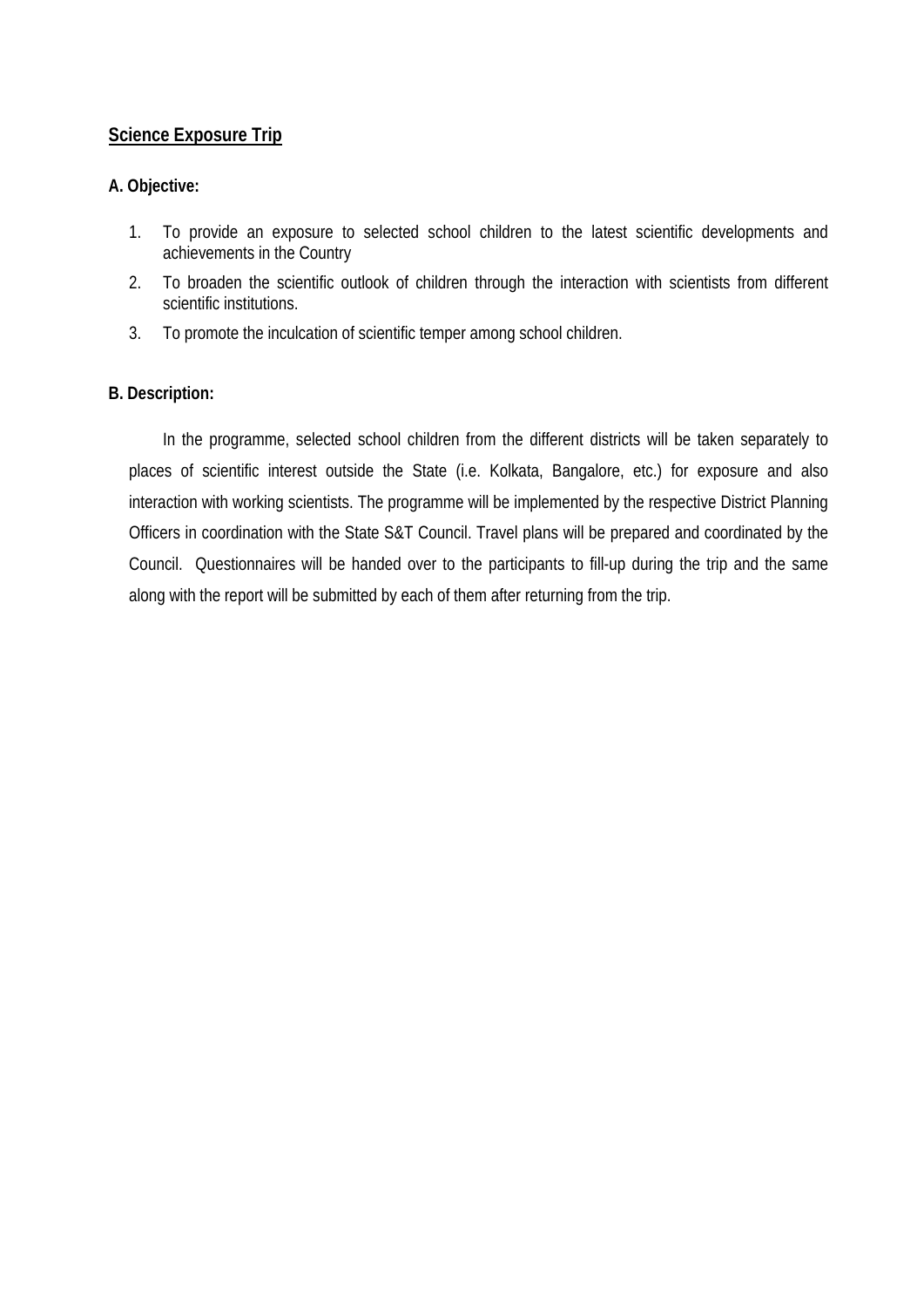# **Award For Meritous Students In Science**

# **A. Objective:**

- 1. To recognise the student who have the highest marks in Science in Meghalaya SSLC Board Examination
- 2. To encourage the students to pursue basic science in their higher studies.

### **B. Description:**

.

 In the proposed scheme, the students who secure the highest marks in Science in the Meghalaya SSLC Board Examination during the current financial year will be awarded. If the number of highest is more than one, the amount will be divided among them equally.